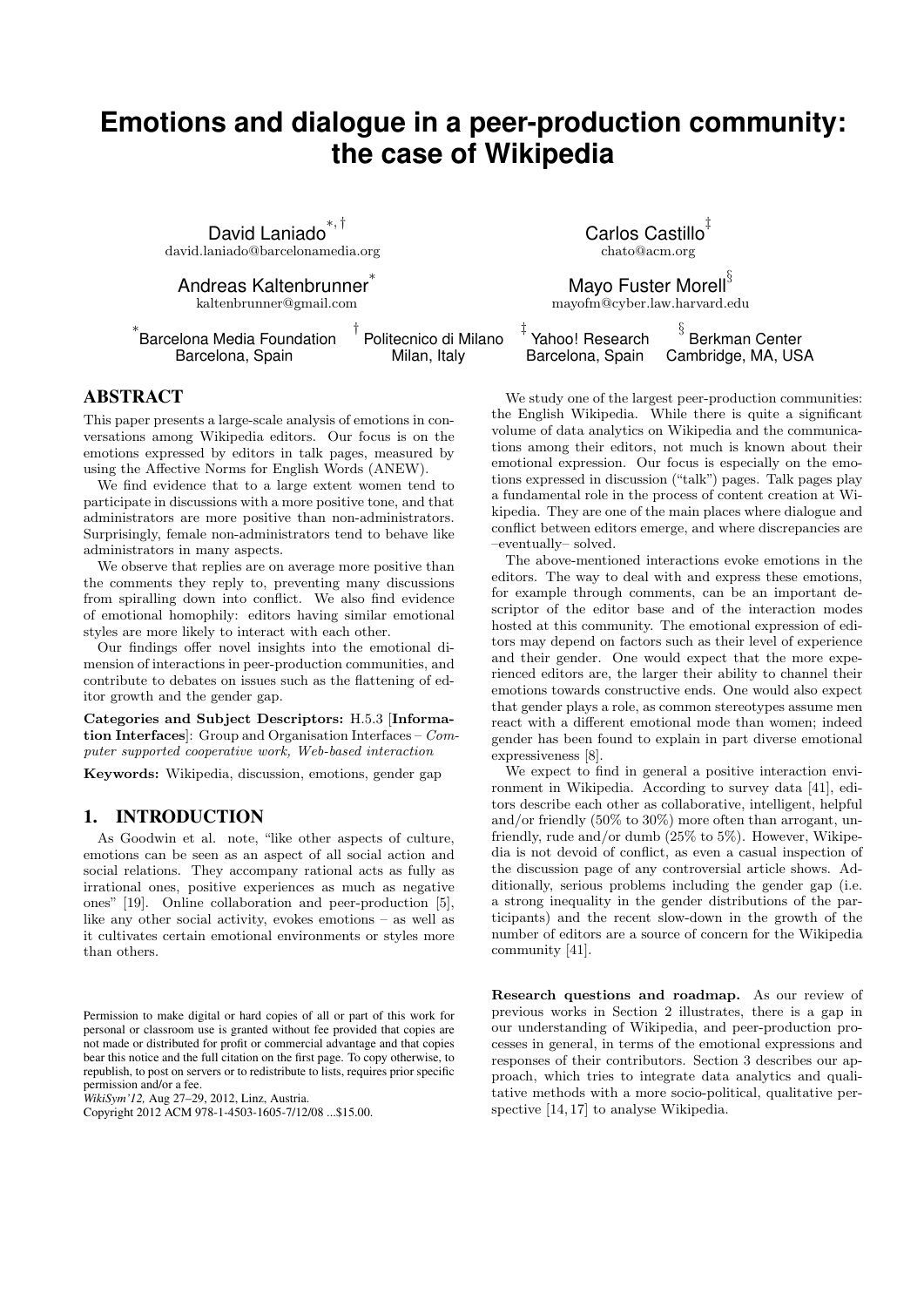The remainder of the paper is structured around a series of research questions (RQ1–RQ5) about emotional expressions in Wikipedia in general, about emotional styles of editors in collaboration with other editors in article talk pages, and about their relation with their own personal spaces:

- RQ1. How are the emotional styles of editors affected by their level of experience? (Section 4)
- RQ2. How are the emotional styles of editors affected by their gender and the topics they choose to work on? (Section 5)
- RQ3. How are the emotional expressions affected by interacting with others in comment threads (emotional congruence)? (Section 6)
- RQ4. How are the emotional styles of editors related to those of the editors they interact more frequently with (emotional homophily)? (Section 7)
- RQ5. How are the emotional styles of editors expressed in their personal spaces (user talk pages)? (Section 8)

After presenting our findings on each of these research questions, the last section summarises our conclusions, and provides some recommendations in terms of potential improvements on the socio-technical architecture of Wikipedia (and potentially, of other peer-production communities).

### 2. RELATED WORK

The literature on Wikipedia is vast: Okoli et al. [34] have identified at least 2,000 articles about Wikipedia. In this section, we outline previous works closely related to ours, but our coverage of these topics is by no means complete.

### 2.1 Wikipedia editors

Wikipedia's editor base has been analysed from several perspectives and profiled along many dimensions. Motivations to contribute and demographics are the aspects that have been studied in more detail through large surveys [41] as well as focused ones [13, 28]; personality traits have also been analysed [1].

Previous findings point to the diversity of user profiles: there are editors willing to contribute valuable content, and others that edit the Wikipedia for other reasons, for instance for self-promotion [23]. Furthermore, different editors prefer different types of tasks, such as contributing original content, or editing/reviewing content contributed by others [40].

Our findings also point to the diversity of editors' profiles, however we focus on emotional style, an aspect that has received little attention in the literature.

### 2.2 Wikipedia talk pages

Wikipedia provides a rich interaction mechanism between editors, including both *article talk* pages for discussing articles, and user talk pages that are used by most editors as a sort of public mail in-box. Both spaces are important to host users' discussion and interaction, but there are differences among them. Community well-being postings, such as courtesy, appear more frequently in user talk pages, while messages about the quality and accuracy of articles appear more frequently in article talk pages [22].

Viegas et al. [39] have described the conversation in article talk pages as "formalised and policy driven". According to them, about 60% of the edits in article talk pages can be considered requests/suggestions for editing coordination. The remainder are questions and references to Wikipedia

policies. Networks of the interactions among users in talk pages have been studied extensively [12, 27].

In contrast with previous works, we represent editor discussions by the emotions they express, and use them to quantify message-level congruence and user-level homophily in the interaction network.

### 2.3 Editor experience

The contributions and involvement of editors in the community vary over time, with some editors moving from peripheral participation to full involvement [9], and others abandoning Wikipedia [7, 21].

The contributions by registered users are in general of higher quality than those from anonymous users [3], but even changes by an long-time editor can be rejected or revised [20]. In general, the quality and quantity of work done by editors seems to be independent of their level of experience [35]. However, there are measurable differences in the way editors at different levels of experience interact with each other.

Panciera et al. [35] show that as editors spend more time in Wikipedia, they cite more often Wikipedia policies in their discussions. Yasseri et al. [42] indicate that less prolific editors express themselves in ways that tend to be more negative than more prolific ones. They also found that less active editors tend to address the most active ones rather than each other. From the inspection of some discussions, the authors suggest that "they do not consider low-activity editors worthy of commenting upon".

The present work explores editors at different levels of experience, validating some of the findings from previous works, and deepening them by focusing in the emotional content of the discussions by regular editors and administrators.

### 2.4 Gender bias

The April 2011 survey [41] indicated 9% of editors were female, down from 13% on the year before [18]. This is a concern for Wikipedians and the Wikimedia Foundation, and has prompted a significant amount of research on Wikipedia's gender bias.

Lam et al. [25] carried an in-depth study of several genderdriven differences among Wikipedia editors. They found that the gender gap depends strongly on the topic (e.g. geography and history have proportionally less female editors than people and arts). They also found that female editors participate more in the social and community areas of Wikipedia (talk pages and user pages), and face more adversity, i.e. their edits are reverted more, specially when they are newcomers, and overall they are more likely to be blocked indefinitely. Furthermore, as editors gain experience, the gender gap gets larger. On the other hand and perhaps more surprisingly, there is also a gender gap among Wikipedia readers. Lim and Kwon [30] found that among university students, males tend to use Wikipedia for academic work and for personal interests more than females.

Antin et al. [4] found that gender differences do not affect the type of works people do on the Wikipedia, but that among the most active Wikipedians, male editors tended to make more edits than female, while women tended to make more extensive revisions.

Collier and Bear [11] analysed a large survey of Wikipedia readers and editors; they concluded that women contribute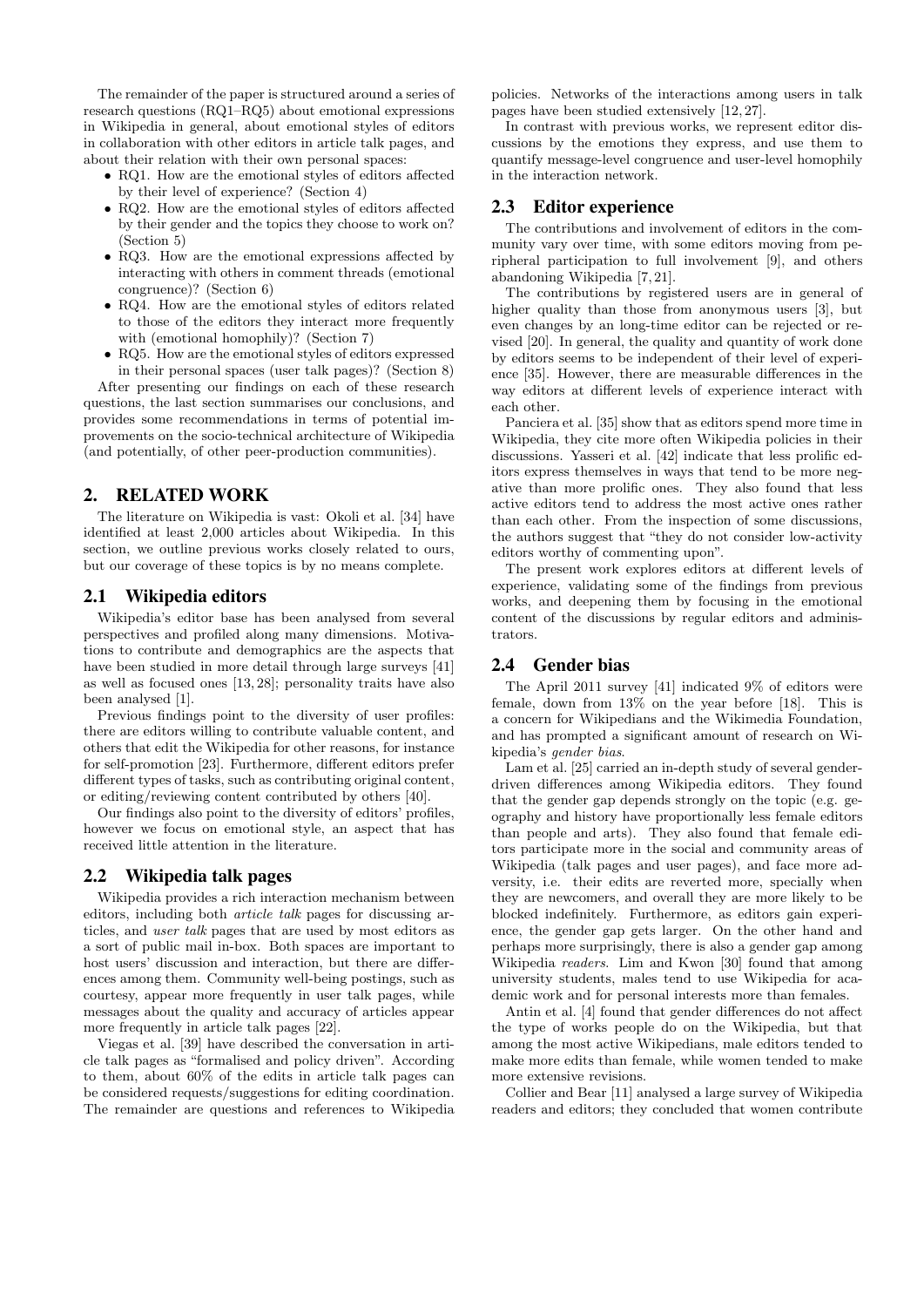Table 1: Basic statistics of our dataset.

| Articles                            | 3 210 039  |            |
|-------------------------------------|------------|------------|
| Articles with talk page (ATP)       | 871 485    | $(27.1\%)$ |
| Total comments in ATP               | 11 041 246 |            |
| Comments in ATP linking to policies | 460 644    | $(4.1\%)$  |
| Users who comment articles          | 350 958    |            |
| Users with $>100$ comments on ATP   | 12 231     | $(3.5\%)$  |
| Registered users                    | 12 651 636 |            |
| User talk pages $(UTP)$             | 1 662 818  | $(13.1\%)$ |
| Comments in UTP                     | 13 670 980 |            |

less because they are afraid of being criticised or face conflict in Wikipedia, they are less confident in their expertise and value less their contribution, and prefer to collaborate and share rather than edit and delete other people's work. Worryingly, 22% of female editors have reported inappropriate messages or other unpleasant interactions [41].

In contrast with previous work, our research looks for quantifiable differences in the emotions expressed by male and female editors both in their discussions in article talk pages, as well as on their personal user talk pages.

### 2.5 Emotions and peer-production

A recent study by Kucuktunc et al. [24] focuses on emotions in a large-scale question-answering community. According to their findings, sentiments can be correlated with many factors including gender and experience in the system. Women express stronger and more positive sentiments than men; and community members tend to have a stronger tendency to give neutral answers as they gain experience.

There is also a strong correlation between the level of emotion expressed in questions and received answers: neutral questions tend to be answered in neutral terms, while emotionally-loaded questions tend to incite answers with higher emotional content. This "emotional congruence" or "emotional homophily" has been observed in other contexts such as online fora [10] and blogs [38].

Our work studies emotions in the context of Wikipedia, which has a more complex interaction mechanism (including article editions, article discussion, and user discussion among other elements) that goes beyond question answering or interactions in blogs.

### 3. FRAMEWORK OF ANALYSIS

In this section we describe how we acquired, sampled, and pre-processed Wikipedia discussions, and the framework for sentiment analysis used.

#### 3.1 Data acquisition and pre-processing

We used a complete snapshot of the English Wikipedia,<sup>1</sup> processing discussion pages through a series of heuristics described in [27]. These heuristics reconstruct conversation "threads" from article talk pages. Table 1 reports some basic statistics of this dataset.

To get robust results when determining emotional styles, we focus on editors that are active in discussion pages. Specifically, we select all the  $\approx 12,000$  editors that have written at least 100 comments.

We also detected comments in which editors invoke Wikipedia policies/norms. We identified all comments containing

Table 2: Users with more than 100 comments by gender and administrator status. Category "unknown" includes 8,708 users that were not included in the crowd-sourced task, as well as 745 users whose gender could not be identified by evaluators.

|         | Non-admins | <b>A</b> <sub>d</sub> mins | $_{\rm Total}$ |
|---------|------------|----------------------------|----------------|
| Males   | 1 087      | 1526                       | 2 613          |
| Females | 68         | 97                         | 165            |
| Unknown | 6.850      | 2 603                      | 9 4 5 3        |
| Total   | 8.005      | 4 226                      | 12 231         |

at least one link to a page in the Wikipedia: namespace, consistently with  $[35]$ <sup>2</sup>

To perform the per-topic analysis of Section 5 we use a topic classification described in [16], where each article is assigned to its closer macro-categories in the category hierarchy of Wikipedia. For the study on Section 7 we construct a social network of editors based on replies in article-talk pages, declaring as "connected" users who have exchanged at least one reply (similar results are obtained by adopting higher thresholds on the number of replies).

## 3.2 Gender labelling

Editors can indicate their gender in their preferences, but few of them choose to do so (18.8% according to Antin et al. [4], 16.5% according to our observations). This information can be obtained through an API provided by Wikipedia.<sup>3</sup> In addition to this data, previous studies on Wikipedia and gender [25] have also searched for the presence of a user box – a kind of "badge" that users can easily incorporate in their user pages – reading "This user is a male [or female]."

We used a combination of previous methods. We first collected gender information provided through user preferences. Then, for a sample of 1,385 users who had this information missing, we collected assessments on their profile pages using crowd-sourcing through Crowdflower.<sup>4</sup> In this task we asked crowd-sourcing evaluators to look for any indication of gender, including user boxes but also the presence of a real name, of an implicitly-stated gender (e.g. "I am a father of two ..."), of a pronoun used when describing him/herself in third person (e.g. "User X lives in San Diego, she likes surfing, ..."), of a photo, etc.

We asked for 3 assessments of each user page and decided by simple majority. Overall, judges were able to identify about 50% of the users (47% male, 3% female). When it was possible to identify the editor's gender, it was in most cases because there was a clear indication of gender in the username or a real name (50% of those identified), or because there was an implicitly-stated gender (27% of identified males, 20% of identified females), or a pronoun (15% female, 10% male). The agreement among coders was 78%.

Table 2 summarises the overall numbers of users which we were able to identify as males or females, among administrators and regular users. As it can be noticed, administrators are much more likely to disclose their gender.

 $1$ http://en.wikipedia.org/wiki/Wikipedia:Database\_ download, downloaded on March, 2010.

<sup>&</sup>lt;sup>2</sup>The namespace for information and discussion about Wikipedia, its policies and guidelines, as explained in http:// en.wikipedia.org/wiki/Wikipedia:Project\_namespace

<sup>3</sup> http://www.mediawiki.org/wiki/API:Meta

<sup>4</sup> http://www.crowdflower.com/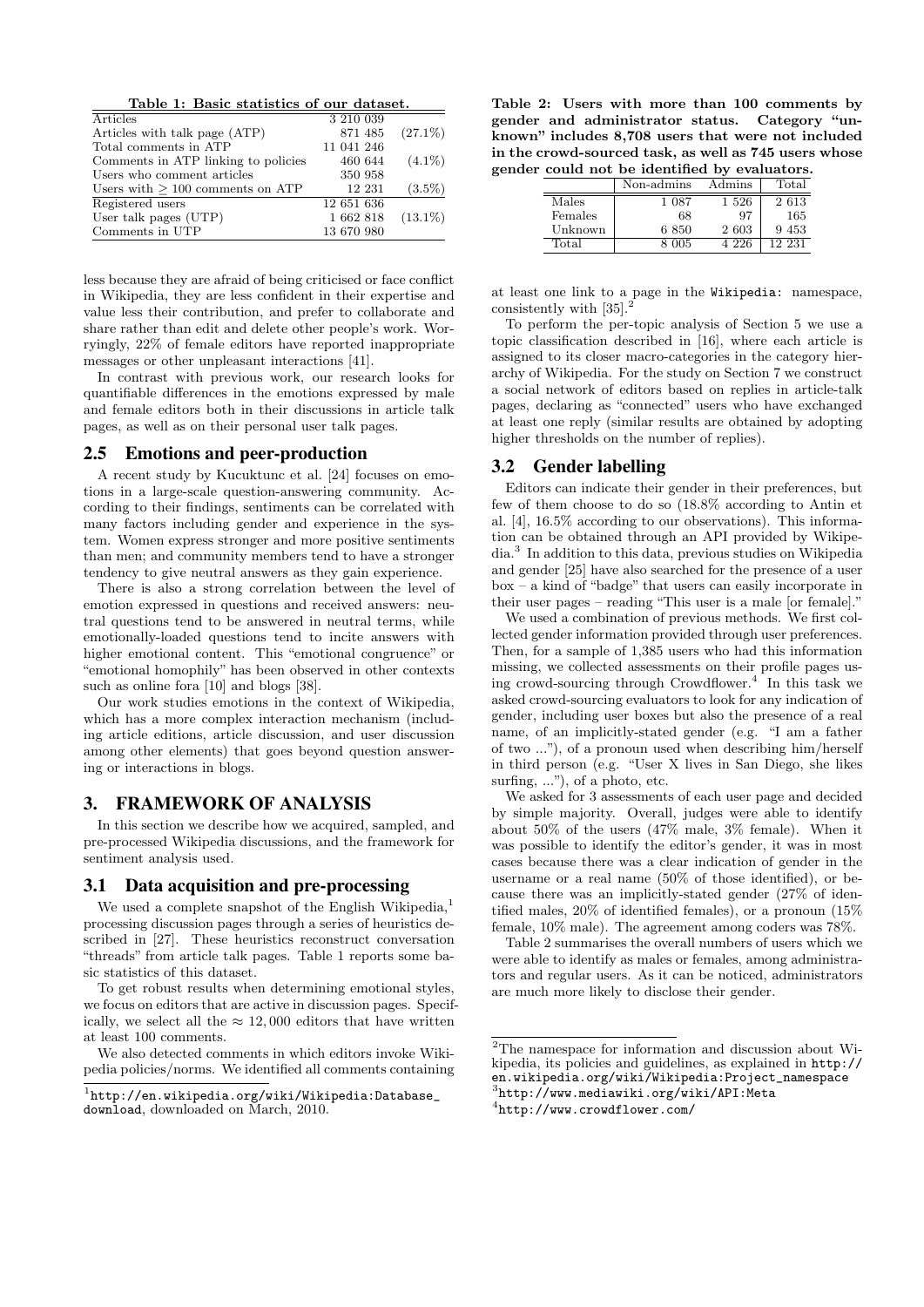### 3.3 Sentiment analysis

We measure the emotional content of comments in article talk pages and user talk pages using the Affective Norms for English Words (ANEW), a list of words with emotional scores provided by human subjects [6]. The list contains about a thousand words that receive a score from 1 to 9 along three dimensions: valence, arousal, and dominance.

The valence dimension measures the extent to which words make subjects feel happiness, satisfaction and hope (higher values), or their opposites: sadness, dissatisfaction and despair (lower values). The arousal dimension measures the association of words with feelings of excitement, anger or frenzy (high) and their opposites (low); dominance, in turn, focuses on feelings of domination or being in control (high) versus feelings of submission or awe (low).

The algorithm to extract emotional scores from the discussions follows the method proposed in [15]. For every comment in the user and article talk pages, we identified and counted the number of occurrences of the different words in the ANEW list. We then matched every word with its scores in the three emotional dimensions, and calculated, in a third step, frequency-weighted averages over each score for each piece of text analysed.

Example messages. In Table 3 we present three example comments with their ANEW words highlighted, and the corresponding emotional scores. By design, ANEW words cover a large range of emotional variability. For instance, the 5 most positive words (highest valence) are joy, love, loved, miracle, paradise while the 5 most negative (lowest valence) are cancer, funeral, rape, rejected, suicide.

Normalisation by context. The last example in Table 3 suggests that emotions associated to a comment often depend on the topic discussed. Indeed, most words in the ANEW list do not directly describe feelings (such as happiness or sadness); instead, they describe concepts that evoke emotions. These concepts may match topics in the articles themselves, such as war or game. Hence, we also calculate a normalised average to address this topical bias. In the case of discussions associated to articles, emotional scores are normalised with respect to their context: the average score of words in the discussion page where they are written.

The first example has a remarkably positive tone, in the context of a quite neutral discussion about mathematics; the second contains evocative words in a technical discussion about astrology, while the third one stands out for pointing negative opinions on a college, subject of the article.

#### 3.4 Statistical tests

Significance tests. When reporting statistical significance, it is the outcome of performing t-tests of the null hypothesis that two samples are drawn from normal distributions with equal means and equal but unknown variances, against the alternative of unequal means.

Assortativity test. When reporting assortativity we use a shuffle test [2]. This test measures the significance of correlations between nodes on a graph. It first measures the correlation coefficient r between some variable of a node (e.g. the average age of a person in a social network), and the same variable in users connected by a social link. Next, the social links are randomly "shuffled", i.e.: we generate a series of random graphs having the same degree sequence as the original one; the same correlation is averaged

Table 3: Example messages with their corresponding Valence, Arousal, and Dominance scores.

| Sounds like a <b>good</b> challenge - to be proven or | 7.4 5.3 6.2                 |  |
|-------------------------------------------------------|-----------------------------|--|
| disproven. I'm happy if it can be shown to go         |                             |  |
| further using closed cubic polynomial solutions.      |                             |  |
| The <b>nice</b> thing about these are that they are   |                             |  |
| ${\bf pretty~ easy~to~test~numerically} \ldots$       |                             |  |
| $-\text{in}$ "Exact trigonometric constants"          |                             |  |
| Seems you have not yet seen female lover after        | 5.5 7.0 5.2                 |  |
| having sex who do not wish to have sex with           |                             |  |
| the same lover any more :) Once you've seen it,       |                             |  |
| you understand very well what war of Venus            |                             |  |
| means compared to <b>war</b> of Mars.                 |                             |  |
| $-\text{in}$ "House (astrology)"                      |                             |  |
| What about the whirlie hazing, the alcohol            | $1.6\text{ }5.8\text{ }3.5$ |  |
| abuse, the emotional poverty, the suicide in          |                             |  |
| $1995/6$ , the biotech plans which were stopped       |                             |  |
| by pitzer protests $\dots$                            |                             |  |
| -in "Harvey Mudd College"                             |                             |  |

over the shuffled graphs  $(r_{rand})$ , and the standard deviation is computed  $(\sigma_{rand})$ . Finally, the Z-score is defined as  $Z = (r - r_{rand})/\sigma_{rand}$ . Large absolute values of Z evidence that the observed correlation is not accidental.

### 4. EMOTIONS AND EXPERIENCE

We first measure whether the level of experience of editors affects their emotional expression. We measure the experience of editors in terms of their number of edits and in terms of their status as Wikipedia administrators (measuring experience as the time passed since the editor's first contribution to Wikipedia, instead, gives little or no correlations).

### 4.1 Results

Administrators tend to be more positive than regular users, as depicted in Figure 1. The figure shows the probability distribution of the average ANEW scores of the administrators and normal users. The mean values of the two distributions  $\pm$  the standard errors in the estimations of their means (SEM) are indicated by the two vertical bars, well separated from each other. The larger the distances between those bars the less likely the differences of the mean values are observed by chance. This difference is significant with  $p < 0.001$ . To illustrate the difference further we also plot the ratio between the two curves, indicating the likelihood of a user being an administrator given the average valence of his/her comments (and assuming equal sample sizes). This likelihood grows the more positive the comments become.

Figure 2 (left) depicts this difference showing also results aggregated by gender. The lines for "All" users correspond to the width of the vertical bars in Figure 1, markers indicate the mean and the surrounding lines are of the size of twice the standard error of the mean. On the right, a similar difference between normal users and administrators can be observed for the dominance expressed in the comments. The differences hold even after normalisation as described in Section 3.3 and are more marked for male than for female users; for the latter they are not statistically significant.

This trend is further confirmed when looking at the number of edits of users. We find a weak but significant correlation ( $\approx 0.12, p < 10^{-8}$ ) between the logarithm of the number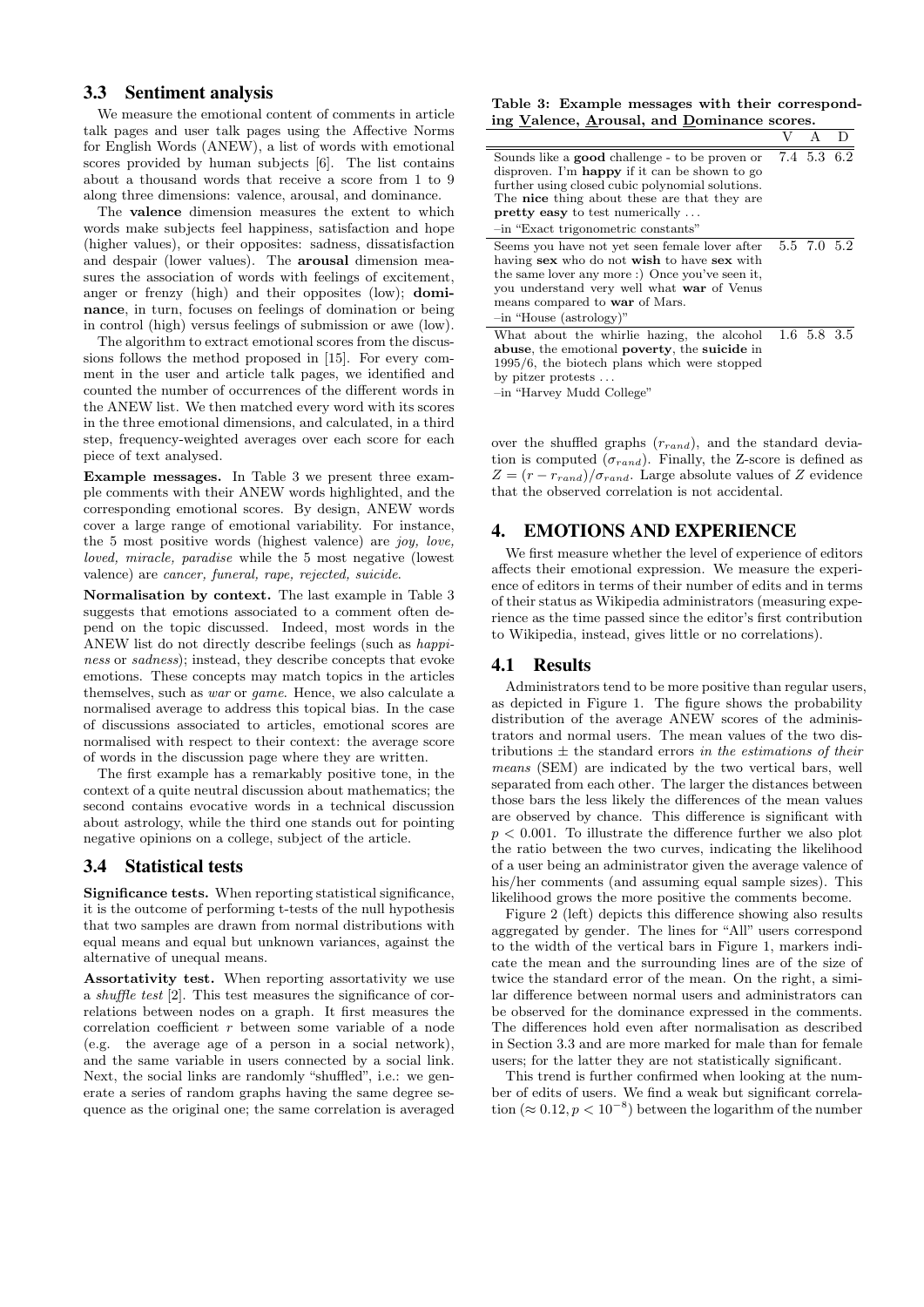

Figure 1: Distribution of the ANEW-valence scores of admins vs normal users, with the mean value and the interval of mean  $\pm$  the standard error of the mean (SEM). Dashed lines indicate probability of being an administrator given the mean valence of a user (assuming equal sample sizes).

of edits of a user and the (normalised) mean dominance and mean valence of the messages they write. Independently of their administrator status, as editors gain experience they tend to be more positive on their comments and express a higher dominance. The arousal variable is not affected.

Finally, we find that administrators tend to include nearly twice as often links to Wikipedia policies in their messages when compared to non-administrators (5.6% vs 3.0%;  $p <$ 10<sup>−</sup><sup>7</sup> ), and tend to be significantly more brief, writing about 70 words per message on average, compared to 80 words per message on average for non-administrators.

### 4.2 Discussion

Our results are consistent with several observations from previous works. The relatively narrow range of emotional valence is expected considering that article discussion tends to be formal [39] and that most articles are not controversial [42]. The fact that administrators cite Wikipedia policy more often is consistent with [35]. Our quantitative findings agree with the qualitative observation that more prolific editors are more positive [42].

While in a question-answer system experienced contributors were found to give more neutral answers [24], in Wikipedia experienced contributors tend to have a more positive tone (valence) but not a stronger emotional expression (arousal).

The fact that there is no significant difference in the emotional variables between female administrators and non-administrators can be interpreted as indicating that the relatively few female editors that pass the 100-comments mark (the ones in our sample) tend to be more assertive –not necessarily aggressive, given the positive valence they express. This is in agreement with findings by Collier and Bear [11] on aversion to criticism and conflict as key variables driving female editors away from the Wikipedia; findings by Lam et al. [25] that female editors with a high level of experience are more likely to take an administrative role than their male counterparts at the same level of experience; and with



Figure 2: Mean(±SEM) of valence and dominance for regular users and administrators. Asterisks indicate statistically significant differences ( $p < 0.001$ ).

gender differences in leadership styles in male-dominated organisations in general [37].

According to our results, the gender gap problem should be approached not only as a matter of having less female editors contributing to Wikipedia. It also implies that the female editors that decide to contribute are not a representative sample, and that as women gain experience in Wikipedia they tend to adopt the emotional tone of administrators.

## 5. TOPICS AND GENDER

Next we examine gender differences in terms of topics and emotions, which are suggested by the tag cloud of ANEW words presented in Figure 3.

# 5.1 Results

Topical gender bias. We find a negative correlation between the valence of the discussions within a topic category and the proportion of comments written by male editors  $(r = -0.64, p < 0.01)$ . Women participate relatively more (15% or more of the comments –considering editors for which we were able to identify their gender) in discussions about Arts, Health, Mathematics and Computing, where more positive emotions are expressed, while less than 7% of comments are written by women in History and events and Geography



Figure 3: Tag cloud of ANEW words used more often by female (red) and male (blue) editors. Size accounts for difference in frequency.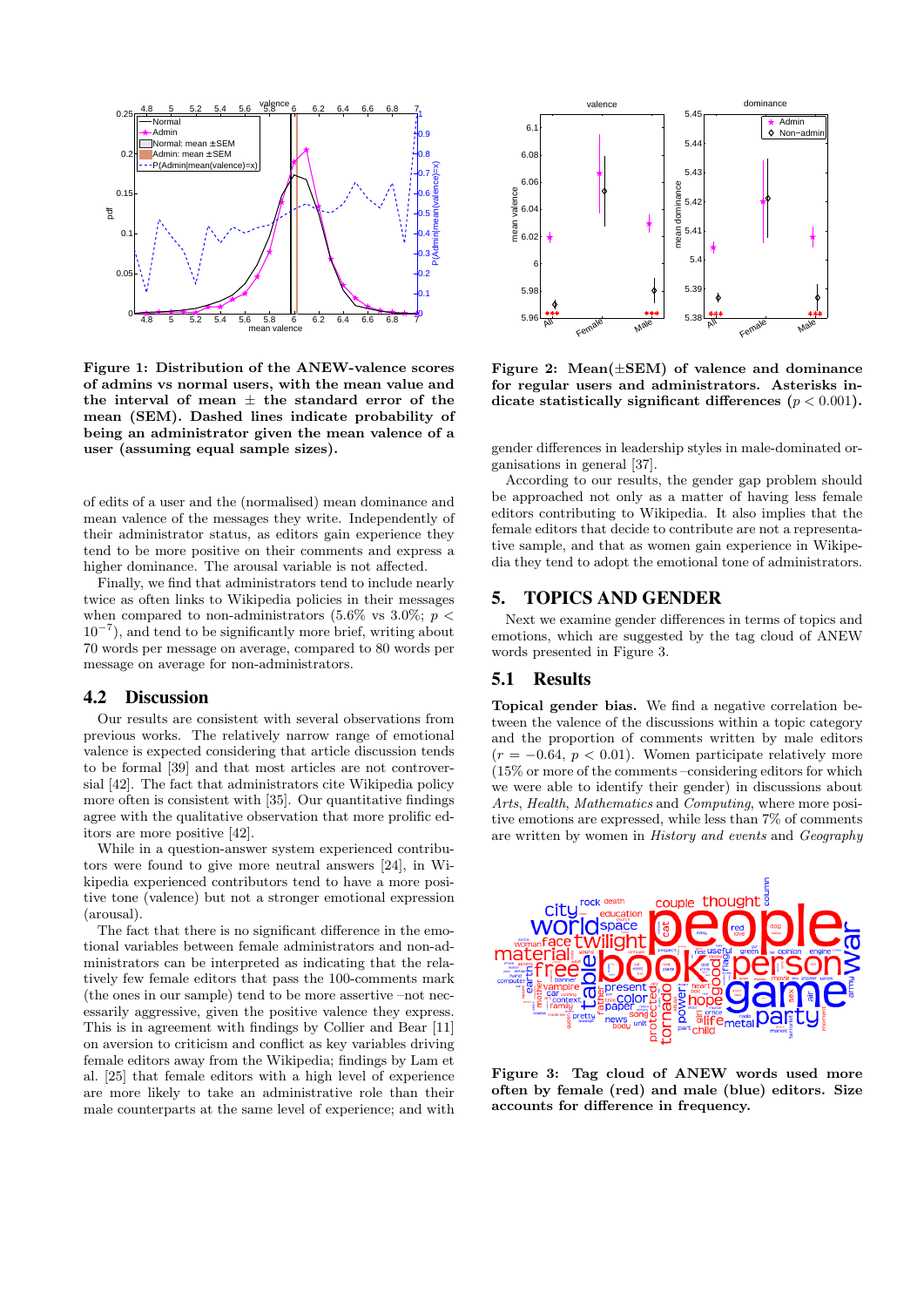

Figure 4: Mean valence for discussions of articles in different topic categories, vs the proportion of comments written by male editors (considering editors for which we were able to identify their gender).

and places, the two topics having the lowest scores of valence. These observations regarding gender bias in the article discussions are depicted in Figure 4, where markers represent a set of articles belonging to a topic; the y-axis indicates the average valence of the comments in these articles' talk pages and the x-axis indicates the proportion of these comments from male editors (vs female editors).

Emotional gender bias. Figure 5 shows that female editors write on average more positive comments, and with higher dominance. However, this difference is no longer statistically significant when we normalise by topics. In other words: the emotional content of discussions of male and female editors in article talk pages is to a large extent determined by the different topics that male and female editors choose to participate on.

Links to Wikipedia policies. Female editors include links to Wikipedia policies in about 9.8% of their messages in article discussions, which is more than twice the percentage observed for males (3.9%). These differences are statistically significant both within administrators (12.4% vs 4.9%) and non-administrators (6.2% vs 2.5%), with  $p < 0.01$ .

Additionally, we find that comments containing links to Wikipedia policies are characterised on average by higher valence  $(+1.03)$ , arousal  $(+0.38)$  and dominance  $(+1.04)$ . All results are significant with  $p \ll 0.001$ . This indicates that, when editors invoke community norms, they tend to do it with a remarkably positive and dominant tone, and with stronger emotional load than in the rest of the discussion.

Message length. We also observed a small, but statistically significant  $(p < 0.05)$  difference in the average length of messages written by females and males (83 vs. 71 words). Interestingly, this difference is accentuated for administrators (85 vs. 68).

#### 5.2 Discussion

Our results on the dependency of emotions on topics agree with observations on a question-answering portal [24]. The results on this section help to interpret the finding by Lam et al. [25] that female editors prefer certain topics: such topics



Figure 5: Mean valence and dominance for males and female users. Asterisks indicate statistically significant differences (\*\*  $p < 0.01$ , \*  $p < 0.05$ ). Significance disappears when normalising these values.

tend to have discussions in which words expressing a more positive valence are found.

The finding that female editors double the fraction of comments with links to Wikipedia policies is significant, considering the strong correlation with the level of experience of Wikipedia editors [35]. This reinforces our observation from the previous section that female editors are special and behave more as administrators than their male counterparts.

# 6. EMOTIONAL CONGRUENCE

In this section we focus on emotions in responses to comments, and we study whether editors receive replies that are emotionally consistent with the messages they write. This has been dubbed homophily or emotional congruence in previous works [24, 38]. In the present work we denote by congruence the correspondence at the level of messages, and by homophily the correspondence at the level of users.

### 6.1 Results

We calculate the differences of the average ANEW scores of every comment in an article discussion page, and its replies; we then average these differences for all comment-reply pairs. In this specific case we consider all comments, not just those of editors having more than 100 comments.

We observe that on average editors tend to reply with significantly ( $p < 0.05$ ) higher valence (+0.05 per comment) and dominance  $(+0.04)$ , while differences are not statistically significant for arousal. This may imply that users tend to be more positive and use words which underscore their arguments (have a larger dominance) when replying, but without recurring to words evoking stronger sentiments.

### 6.2 Discussion

The above-mentioned results help explain why conflictive articles are a minority. Having positive responses that do not evoke stronger sentiments can help reduce the number of discussions that spiral down into conflict. This keeps most article discussions in a state of consensus or at least temporary consensus [42].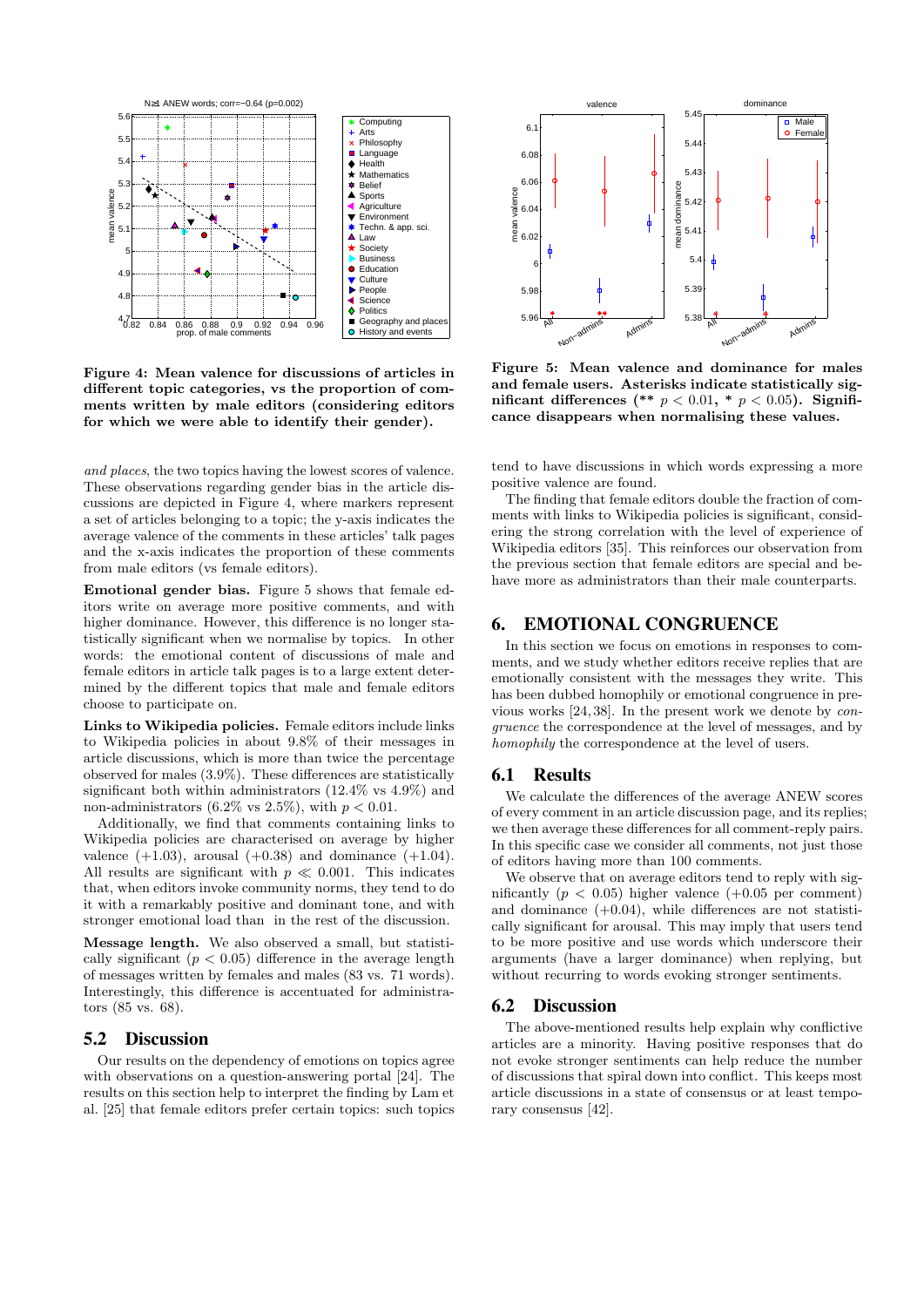The Wikipedia dispute resolution policy explicitly recommends refutation and counter-argument over contradiction, responses to the tone of the other person's message, adhominem argumentation and name calling; in a sense, this expresses a preference in the community for less emotionallyloaded messages (lower arousal).

## 7. EMOTIONAL HOMOPHILY

Our next step is to determine if editors tend to interact with other editors having similar emotional styles and participation patterns, aggregating comments at the level of the users that author them. As explained in Section 3, the network we study here connects users who have exchanged at least one reply to a comment in an article talk page.

### 7.1 Results

Figure 6 depicts a sub-graph of the discussion network (for clarity, depicting only editors who have exchanged at least ten messages). Colours highlight users that overall exhibit a particularly high emotional valence in their comments (red) or a particularly low one (blue). Visually, we can see groups of users with similar colours connected together.

To quantify this intuition, we use the concept of assortativity [32]. In simple terms, a social network is assortative if people tend to relate to others similar to them; and disassortative if people tend to relate to others who are different from them. In general, social networks tend to be assortative with respect to the number of connections of people [33]: those who are well-connected tend to be connected among them. We measure assortativity using the *shuffle test* described in Section 3.4.

Assortativity according to emotions. Table 4 shows that users send and receive messages to users exhibiting a similar emotional style across the three emotional dimensions we measure. This result holds (with less intensity) also after normalisation with respect to each article's discussion.

Assortativity according to gender. We also studied mixing by gender. As shown in the first row of Table 5, the network is assortative with respect to gender. This result is especially due to the preference of female editors to communicate with other female editors, as the number of messages exchanged among women is much higher than expected.



Figure 6: Discussion network of editors that have exchanged at least 10 messages. Colours indicate average valence: red for the 15% most positive, blue for the 15% most negative. Sizes are proportional to degree.

Table 4: Large Z-scores indicate emotional homophily in the directed "reply" network, according to messages sent and received by each user. Normalised values are emotional scores divided by the average score of the pages in which they are found.

| Normalised        | $\boldsymbol{r}$ | $r_{rand}$ | $\sigma_{rand}$ |      |
|-------------------|------------------|------------|-----------------|------|
| (sent)<br>valence | 0.0269           | $-0.0003$  | 0.0011          | 23.8 |
| (received)        | 0.0109           | $-0.0004$  | 0.0010          | 10.8 |
| (sent)<br>arousal | 0.0253           | $-0.0004$  | 0.0009          | 28.2 |
| (received)        | 0.0187           | 0.0013     | 0.0012          | 14.8 |
| dominance(sent)   | 0.0380           | $-0.0001$  | 0.0015          | 26.2 |
| (received)        | 0.0121           | $9.8e-0.8$ | 0.0011          | 10.8 |

Table 5: Large absolute Z-scores (in bold) indicate assortative (positive) or disassortative (negative) mixing between editors.

|                                            | r         | $r_{rand}$ | $\sigma_{rand}$ |          |
|--------------------------------------------|-----------|------------|-----------------|----------|
| gender                                     | 0.0443    | $-0.0008$  | 0.0059          | 7.63     |
| $\#\text{comments written}$                | $-0.0177$ | $-0.0014$  | 0.0017          | $-9.51$  |
| $\#$ replies received                      | $-0.0060$ | $-0.0013$  | 0.0014          | $-3.50$  |
| $\#$ replied users                         | $-0.0340$ | $-0.0023$  | 0.0020          | $-16.23$ |
| $\#$ replying users                        | $-0.0237$ | $-0.0014$  | 0.0015          | $-14.35$ |
| $\#$ discussed articles                    | $-0.0009$ | $-0.0011$  | 0.0014          | 0.12     |
| $\overline{\text{avg}\#}$ words (comments) | 0.0802    | 0.0003     | 0.0013          | 61.08    |
| $avg \#words$ (replies)                    | 0.1875    | $-5.9e-05$ | 0.0012          | 156.56   |
| first comments $%$                         | 0.0663    | 0.0006     | 0.0012          | 52.61    |
| received/written                           | 0.1906    | 0.0004     | 0.0023          | 80.97    |

Disassortativity according to involvement. Next, we studied the assortativity of this network according to measures of the volume of activity in article talk pages: the number of comments written and replies received, the number of users they have interacted with writing ( $\#replied$  users) or receiving  $(\text{#replying users})$  comments, and the number of article discussions in which they have participated.

As shown in Table 5, all measures depending on the users' volume of activity are disassortative, with the exception of the number of articles discussed, where no significant pattern is found. This result is in line with previous studies [26, 27], and indicates that even within our sample of editors having more than 100 comments in discussions, active editors tend to interact especially with less active ones, and vice-versa.

Assortativity according to style. Finally, we studied the assortativity of the social network of editors according to stylistic characteristics of their messages: the average number of words in comments written [avg  $\#words$  (comments)] or received  $[avg \#words (replies)],$  the proportion of messages written without replying to any comment (first comments %), and the ratio between received replies and written comments (*received/written*). All these measures indicate assortative mixing, i.e. more intense communication between similar users.

### 7.2 Discussion

Emotional homophily seems to be a prevalent phenomenon in community sites [10, 24, 38] and Wikipedia does not seem to be an exception, as is confirmed across the three emotional variables we consider, even after controlling for topics.

The mixing pattern of experienced and less experienced editors deepens previous findings [42] through a larger set of metrics, and supports the idea of "mentoring", where experienced editors help less experienced ones to soften their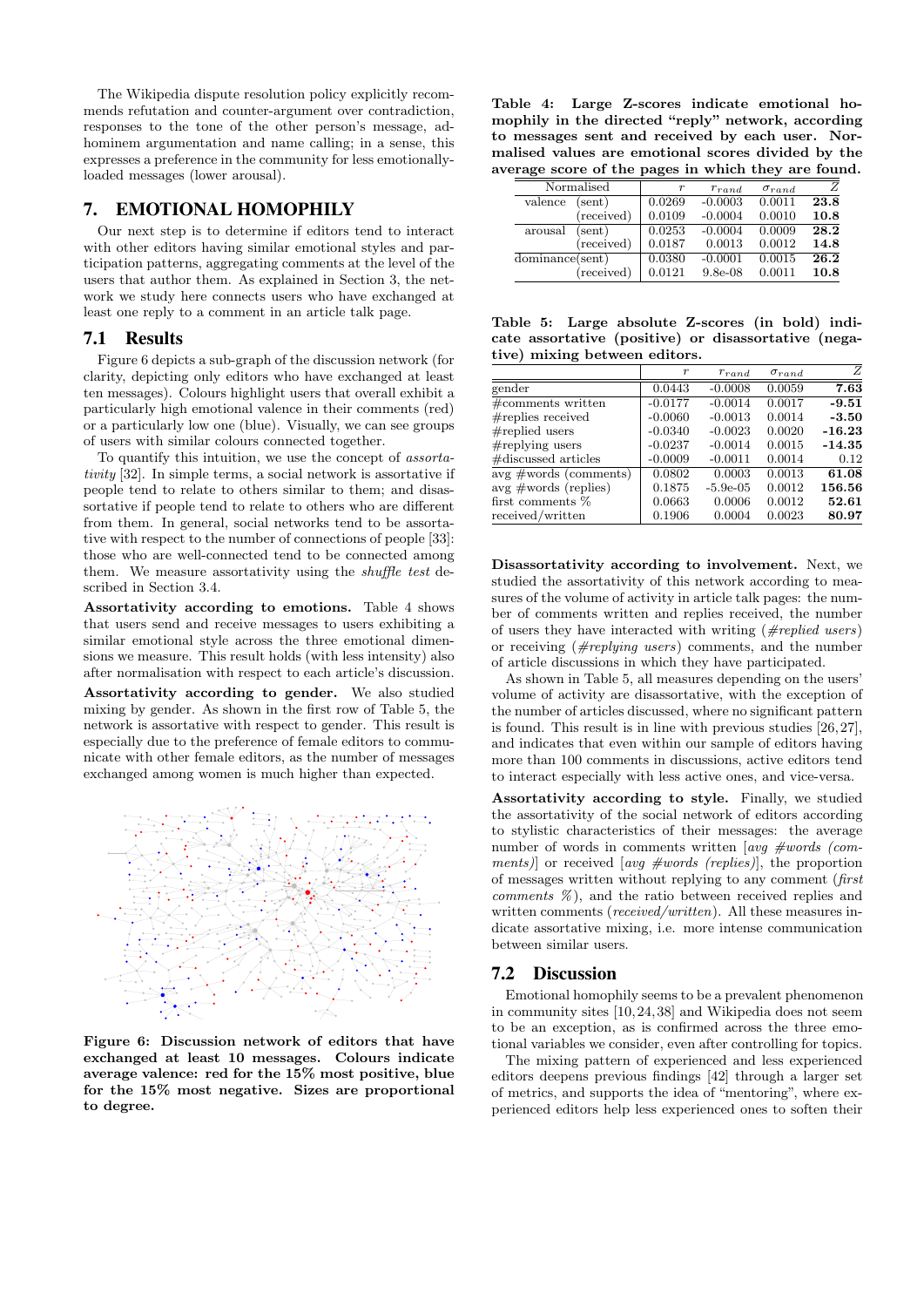

Figure 7: Average ANEW-scores of different users classes in the user-talk pages. Top: comments written by the users on their own talk page. Bottom: comments received from other users. Asterisks indicate statistically significant differences  $(***: p < 0.001, **: p < 0.01, * : p < 0.05)$ .

learning curve [31]. It also provides a possible explanation to the observation that editors tend not to vote (e.g. in the process to grant administrator privileges) for other editors that have a similar edit count to them [29].

Interestingly, female editors tend to interact with each other much more frequently than what would be expected.

# 8. PERSONAL ("USER TALK") PAGES

So far we have focused on article discussions ("article talk") pages, instead in this section we analyse the emotions expressed and received by editors in their personal spaces ("user talk" pages).

### 8.1 Results

Own messages in user talk pages. In the top row of Figure 7 we measure the emotional variables of comments written by the users *on their own user talk pages*. We find that administrators express more positive emotions, use less emotional content in general (lower arousal) together with a higher dominance on their personal pages. This is consistent with the valence and dominance they use in article discussion pages, which is also higher than for regular users as shown in Section 4. The lower arousal in their user pages may indicate that even in that personal space, administrators are less willing to express emotions and try to keep a more neutral tone. However, this effect is only visible for male administrators. Female administrators express (with high significance) more emotions (i.e. higher arousal) on their personal talk pages than their male colleagues.

Messages left by other users. Next, we analyse the average sentiment of comments written by other users on a user's talk page. We notice that female editors receive comments that are significantly more positive and express more dominance than those received by males.

However, this trend is not observed for female administrators which receive on average the same emotional content as male administrators, while receiving significantly less positive comments with less dominance than normal female users. No such difference exists for males. A supposed gender difference seems here to be clearly out-weighed by the type of interactions the administrator tasks bring with them.

Finally, we conducted a qualitative assessment of the pages of the 30 users having the highest and lowest valence scores. The highest valence scores were associated in general with encouraging, positive messages. The lowest valence scores were associated with a more neutral tone, never expressing a strong negativity. Women are seen expressing more welcoming, affectionate feelings in their user talk pages, while men tend to maintain a more neutral tone. In some cases, we see women addressed in a tone that can be read as paternalistic or condescending.

#### 8.2 Discussion

Our findings confirm that user talk pages have generally a positive tone, agreeing with the observation by Hara et al. [22] regarding courtesy in these spaces. However, there are significant differences between administrators and nonadministrators and between male and female editors.

# 9. CONCLUSIONS

We have provided data and insights about the emotional dimension of Wikipedia, and how emotions are related to the profiles of editors and to their interactions. Below we summarise our main conclusions and recommendations.

C1. Wikipedia editors express themselves in general with a positive emotional tone. According to our analysis, most Wikipedia discussions occur within a range of emotional expressions that can be interpreted as going from neutral to positive tone. Furthermore, people tend to reply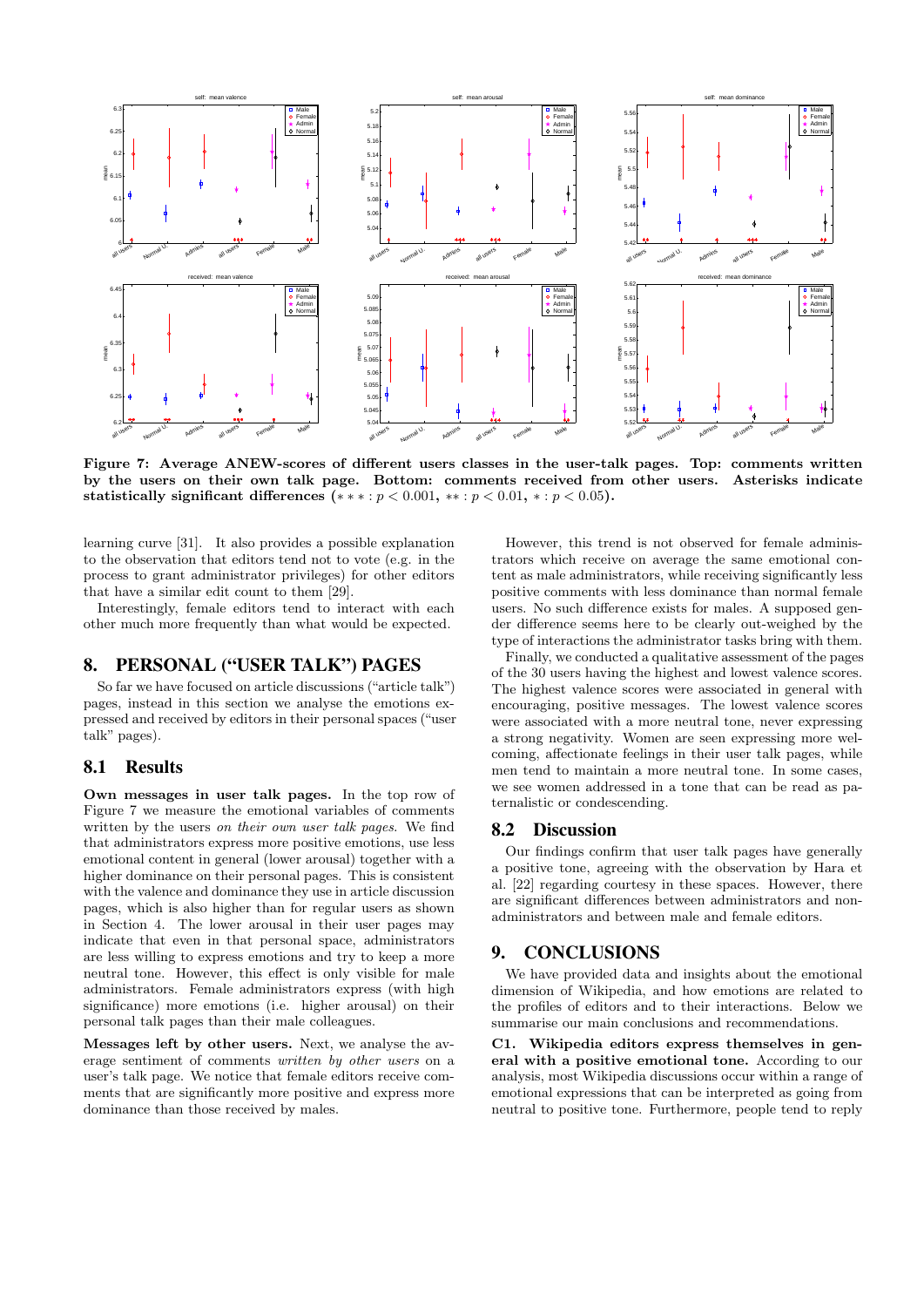to comments in discussions with a more positive tone than the original messages, and to write in other editors' user talk pages with a more positive tone than on their own pages. This corresponds to a positive attitude of Wikipedians towards each other, in line with the "assume good faith" [36] and other principles that Wikipedia promotes.<sup>5</sup>

C2. Female editors are different in their emotional expression and relationships. A gender-based comparison of emotional styles reveals remarkable differences in the behaviour of male and female editors.

Female editors tend to work in topics in which the discussion has a more positive tone. They also receive more positive comments on their user talk pages. Both can be interpreted as signals of positive emotions brought by women, although we have also seen that sometimes messages addressed to them have a paternalistic tone that may not be constructive.

Our results raise interesting questions on the role of women with respect to power in a prevalently masculine community. Women are heavily under-represented in the general editor population, are even less represented at higher levels of experience [25]. However, active female editors express themselves similarly to male administrators irrespectively of their own administrator status, and female administrators and non-administrators behave similarly; they also tend to cite more often Wikipedia policies, a trait shared by experienced editors and administrators. This is in agreement with [37] and references therein: in male-dominated organisations, women tend to conform to leadership styles that mimic masculine values (e.g. being more task-oriented than interpersonal-oriented).

C3. Administrators and experienced users play a pivotal role. The study of assortativity in the editor network confirms the tendency of active users to interact with less active ones. Experienced editors and administrators express themselves with a more positive tone. These facts suggest that they (together with non-administrator female editors) are fundamental to promote a positive working environment.

C4. Wikipedians of a feather flock together. Editors communicate more with others having a similar style, both in terms of emotions in messages written and received, and also according to more superficial indicators such as the average length of their comments. Female editors tend to interact with other female editors with a higher frequency than what would be expected.

## 9.1 Recommendations

Based on our conclusions, we provide three main recommendations for the Wikipedia community.

R1. Design for positive emotional expression. At a high level, our results show that emotions do play an important role in a peer-production community. Contributors will experience emotions associated to both the content they generate and the actions of their peers. The challenge lies in taking this into account in the technological platforms and in the development of community policies and the promotion of social norms.

While Wikipedia (rightly) promotes a "neutral point of view"in the encyclopedic content, the needs and practices of

the community of editors when interacting with each other requires an expressive environment. Providing spaces for emotional expression, favouring positive exchanges, creating ways to channel negative feelings in a non-destructive manner and in general providing a way of incorporating emotions towards productive contributions are ways of promoting a more diverse and gender-balanced community.

For instance, our results suggest that the community should build upon the positive tone of user talk pages and keep them as spaces in which users experience positive emotions. According to our qualitative assessment, it seems a safer option to do so in a gender-neutral way.

R2. Encourage experienced editors to contribute to positive emotions. To contribute to recruit and retain new editors over time, experienced editors and administrators in particular should be encouraged to maintain and foster a positive climate in Wikipedia, particularly considering that they tend to interact with new editors.

The fact that emotional styles are to some extent contagious could be used to "cool down" conflictive discussions. Some Wikipedia editors have been observed to specialise in mediation roles [23] and this should be encouraged. The emotional tone of messages with links to Wikipedia policies, favoured by administrators and female editors, is definitively not neutral. Policies and norms about linking to such messages should take this into account, for instance, by encouraging editors to explain clearly why a certain policy is invoked and to avoid the perception of an emotionally dominant tone as an arrogant one. Additionally, appropriate wording, graphics and/or visual cues should be used.

R3. Gender-aware recruiting. Given the clear preference of women for interaction with other women, it may be advisable that new female editors are invited and welcomed by other female editors. Invitations to women should also consider that certain topics will be more attractive to them. In that sense, it might be advisable to emphasise in such messages the topics in which the presence of female editors is already observed.

Conversely, editors on the topics for which the gender gap is more acute should actively seek the participation of more female editors, through direct messages or through postings in the community areas of the Wikipedia.

## 9.2 Future work

The study of the emotional dimension of collaboration is a relatively new subject, and therefore much remains to be done. Our study deals only with one peer-production community using one set of emotional metrics, and it would be valuable to conduct similar studies within other communities, over a long time period, and with more metrics. Indeed, we are currently applying other sentiment-analysis metrics to the same data and our preliminary results seem to be largely consistent with those reported here.

In Wikipedia, particularly in user talk pages, emotions are also expressed through non-textual forms. These include emoticons ":-)", "barn stars" (an informal award used extensively by Wikipedia editors), and virtual gifts such as "cookies" and "kittens". We have also focused on relatively experienced Wikipedia editors when trying to determine personal emotional styles. A study that includes non-textual emotional aspects and covers less experienced editors is likely to have to rely more on human annotations, and less on automatic methods.

 $^{5}$ http://en.wikipedia.org/wiki/Wikipedia:Assume\_ good\_faith